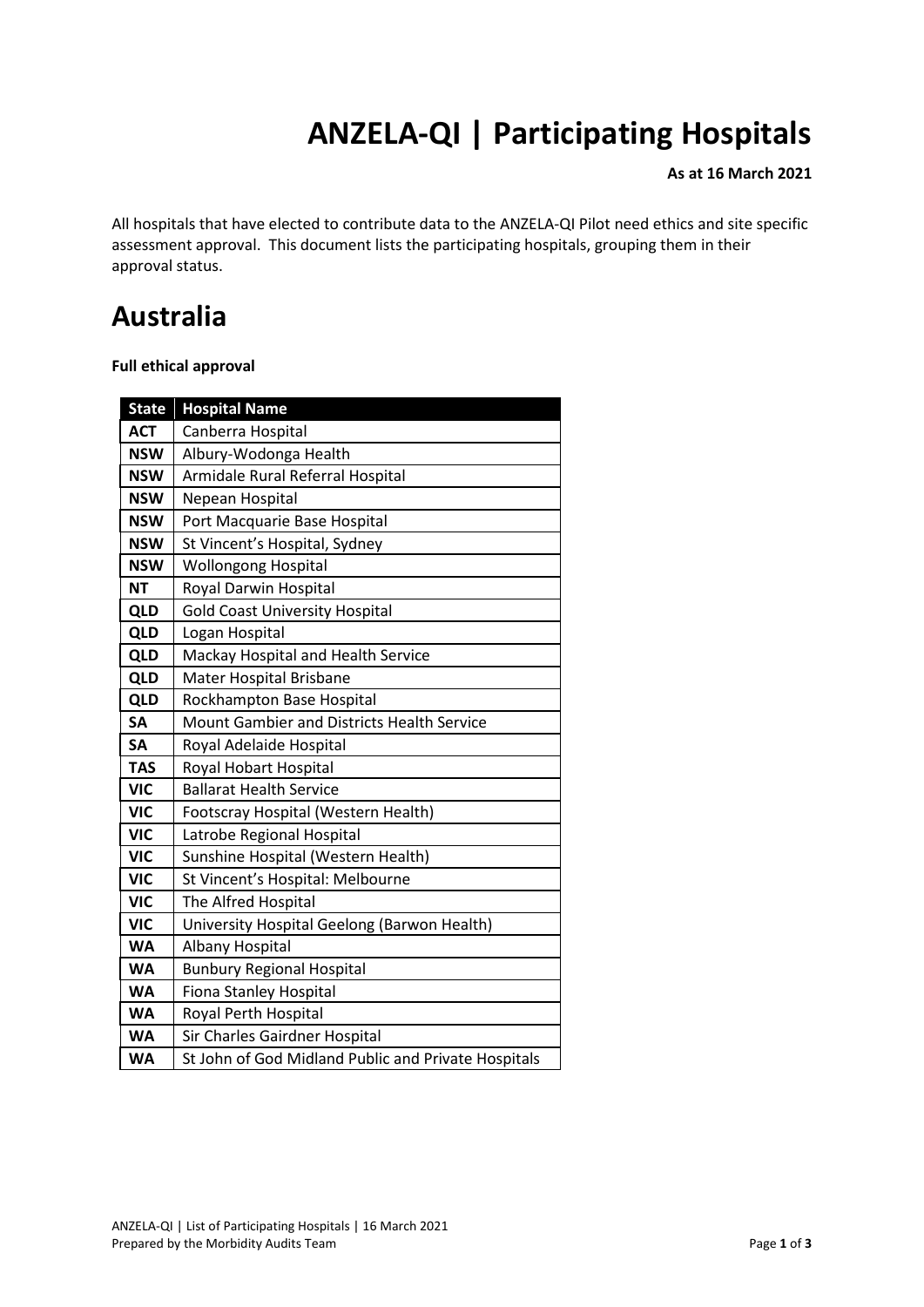**Currently seeking approvals to participate**

| <b>State</b> | <b>Hospital Name</b>                         |
|--------------|----------------------------------------------|
| <b>NSW</b>   | <b>Blacktown Hospital</b>                    |
| <b>NSW</b>   | <b>Calvary Mater Newcastle</b>               |
| <b>NSW</b>   | <b>Concord Repatriation General Hospital</b> |
| <b>NSW</b>   | Coffs Harbour Health Campus                  |
| <b>NSW</b>   | John Hunter Hospital                         |
| <b>NSW</b>   | Hornsby Ku-ring-gai Hospital                 |
| <b>NSW</b>   | Mount Druitt Hospital                        |
| <b>NSW</b>   | <b>Orange Health Service</b>                 |
| <b>NSW</b>   | The Prince of Wales Hospital                 |
| <b>NSW</b>   | Royal Prince Alfred Hospital                 |
| <b>NSW</b>   | Royal North Shore Hospital                   |
| <b>NSW</b>   | Ryde Hospital                                |
| <b>NSW</b>   | Shoalhaven District Memorial Hospital        |
| <b>NSW</b>   | <b>Sydney Adventist Hospital</b>             |
| <b>NSW</b>   | The Tweed Hospital                           |
| <b>NSW</b>   | Wagga Wagga Base Hospital                    |
| <b>NSW</b>   | <b>Wollongong Hospital</b>                   |
| QLD          | <b>Bundaberg Hospital</b>                    |
| <b>QLD</b>   | Cairns Hospital                              |
| <b>QLD</b>   | Caboolture Hospital                          |
| QLD          | Ipswich Hospital                             |
| <b>QLD</b>   | Nambour General Hospital                     |
| <b>QLD</b>   | Princess Alexandra Hospital                  |
| <b>QLD</b>   | Queen Elizabeth II Jubilee Hospital          |
| QLD          | <b>Redcliff Hospital</b>                     |
| QLD          | <b>Redland Hospital</b>                      |
| QLD          | Royal Brisbane and Women's Hospital          |
| <b>QLD</b>   | Sunshine Coast University Hospital           |
| <b>QLD</b>   | The Prince Charles Hospital                  |
| QLD          | Toowoomba Hospital                           |
| <b>QLD</b>   | <b>Townsville Hospital</b>                   |
| <b>SA</b>    | <b>Flinders Medical Centre</b>               |
| <b>SA</b>    | Lyell McEwin Hospital                        |
| <b>SA</b>    | Port Augusta Hospital                        |
| <b>SA</b>    | The Queen Elizabeth Hospital                 |
| <b>VIC</b>   | <b>Austin Hospital</b>                       |
| <b>VIC</b>   | <b>Bendigo Health</b>                        |
| <b>VIC</b>   | Eastern Health                               |
| <b>VIC</b>   | <b>Goulburn Valley Health</b>                |
| <b>VIC</b>   | Mercy Hospital for Women                     |
| <b>VIC</b>   | Northern Hospital Epping                     |
| <b>VIC</b>   | The Royal Melbourne Hospital                 |
| <b>VIC</b>   | Werribee Mercy Hospital                      |
| <b>WA</b>    | <b>Broome Hospital</b>                       |
| <b>WA</b>    | Derby Hospital                               |